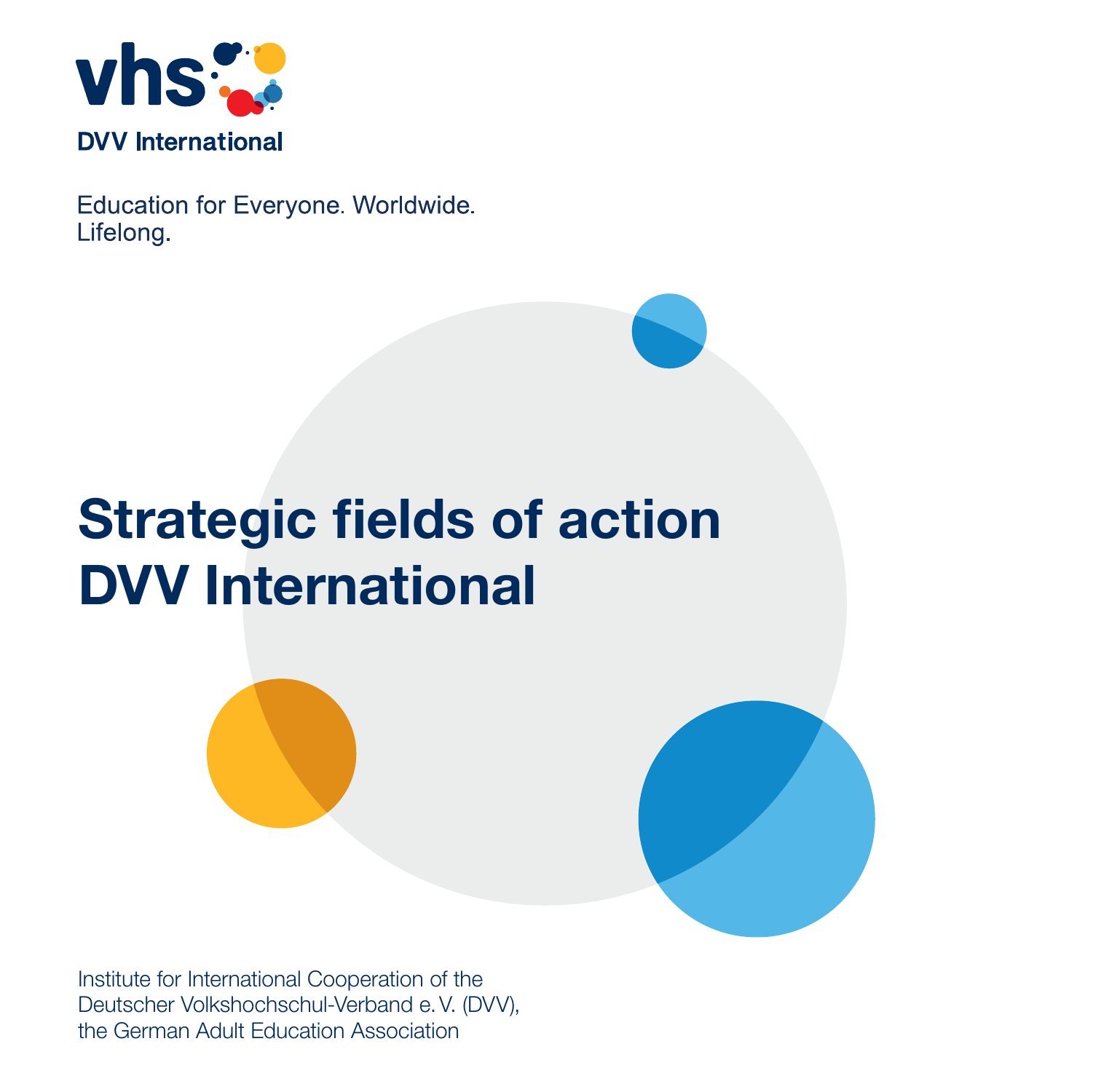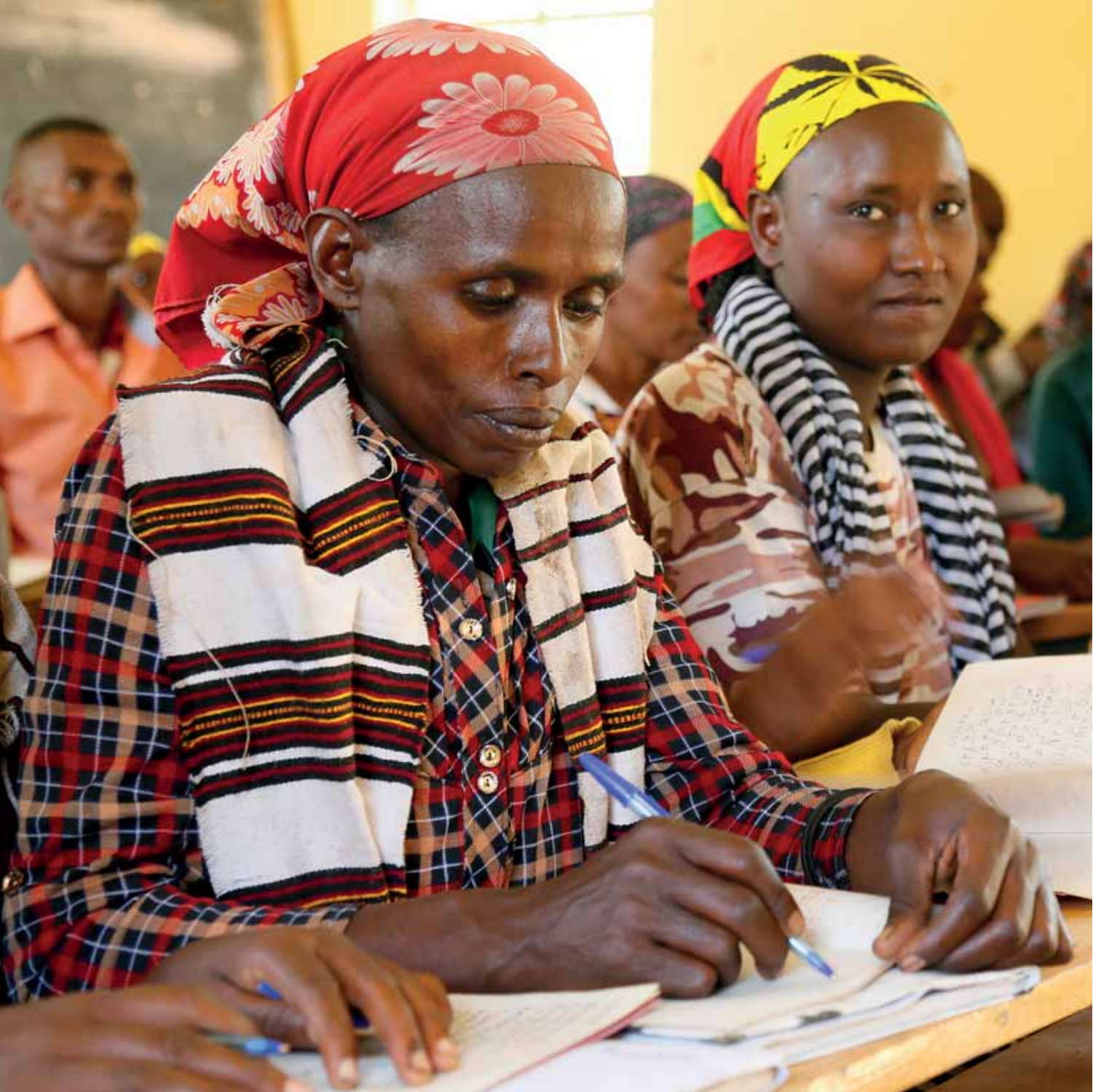#### **1** Introduction

DVV International is the Institute for International Cooperation of the German Adult Education Association (DVV). We fight poverty through education and promote development. As a specialised civil society organisation, we aim to provide more needs-oriented and high-quality education opportunities for youth and adults, especially for disadvantaged population groups. Our goal is to make relevant contributions around the world for the creation and development of sustainable structures, as well as to increase political recognition and public attention for youth and adult education. This is done in concert with our more than 200 civil society, state and scientific partners, with whom, in the past 50 years, we have built up a worldwide network and extensive expertise.

The community of states, with Agenda 2030 and its Sustainable Development Goals (SDGs) as well as the Incheon Declaration, have formulated new goals for international education policy. For the first time, all areas of education are addressed in the context of lifelong learning. The educational sub-goals implicitly address the central fields of work of youth and adult education, thus giving them greater significance and visibility. Nevertheless, the potential of youth and adult education to solve many social problems continues to be underestimated and thus underfunded.

In addition to the new frame of reference for the Sustainable Development Goals, the global community faces old and new challenges, to the solution of which youth and adult education can make important contributions. Political, economic and social instability and the resulting population displacement and migration, as well as technological, climatic and demographic developments and advancing digitalisation is changing learning needs and these need to be addressed with appropriate concepts. Additionally exacerbating and acute is the increasing inequality within and between industrial countries, developing countries, and countries in transition, as well as the persisting deficits in literacy and basic education.

The United Nations Sustainable Development Goals and current social challenges have prompted us to transform our self-understanding into strategic areas of action. These are derived from the framework conditions which are in the overarching context of youth and adult education, which direct our understanding of the goal and are described below. In addition to it being the guiding function of our work, we would also like in this way to point out the relevance and possibilities of youth and adult education to a broader public.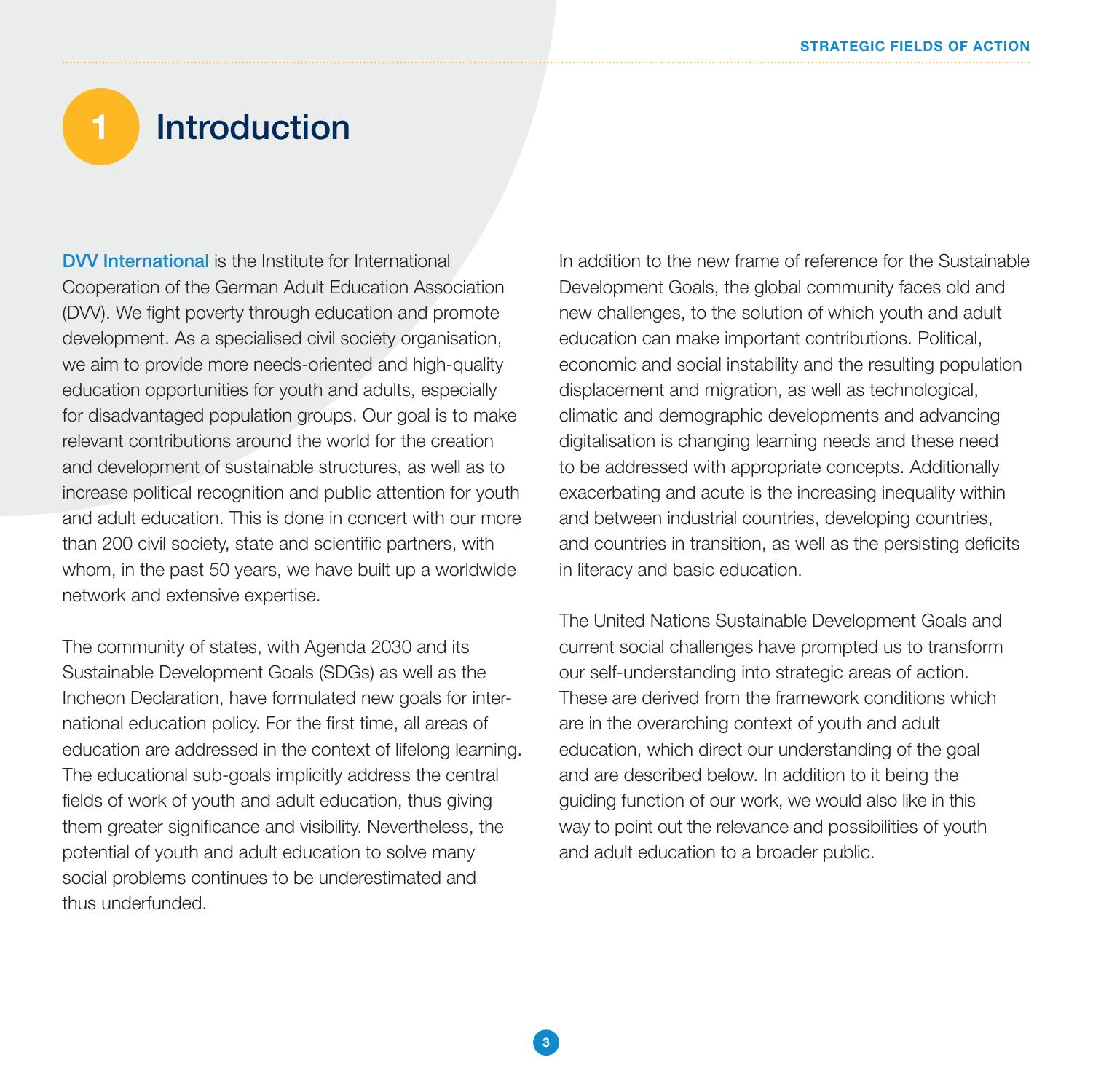**2**

# Framework conditions and challenges

Agenda 2030: Youth and adult education in the context of the new Sustainable Development Goals of the United Nations is becoming increasingly important. The aim of the education programme is to ensure that by the year 2030 all human beings have equal access to high-quality education. The explicit naming of the concept of lifelong learning in the SDGs underpins the increasing significance of hitherto neglected areas such as youth and adult education. Learning needs are changing as a result of technological and demographic trends and increasing migration, but also in the context of climate change and the need to live more sustainably. Youth and adult education is therefore much more than possible compensation for weaknesses in the formal system – it stands for the continuing personal and professional development of people today. There are positive interactions with other agenda objectives, e.g. health care, rural development, employment, gender, climate change, strengthening of civil society and democratic participation. However, these potential synergies are currently not widely recognised.

Heterogeneous societies: The mobility of people is increasing. While some temporarily and voluntarily relocate, many others are fleeing from war, instability, and a lack of economic opportunities. Migration and integration lead to heterogeneous societies, cultural multiplicity and diversity,

which enrich us and bring new challenges. Political backtracking to national identities and populism must be countered by social and economic integration, as well as education on and awareness of development policy.

Poverty, unemployment, inequality: Despite increasing prosperity, the gap between rich and poor is increasing – within and between countries. Globally, around 200 million people are unemployed, and many more are working under precarious conditions. Large parts of the population of the Global South are active in the informal sector. In this context, the instruments of non-formal vocational training are particularly important. Measures such as literacy, jobrelated remedial basic training, further training and skills development programmes as well as business start-ups must be massively expanded.

Income-generating measures which are linked to core areas of adult education make an important contribution to stability and peace and provide opportunities for people in their home country. Young people, women and disadvantaged population groups deserve special attention.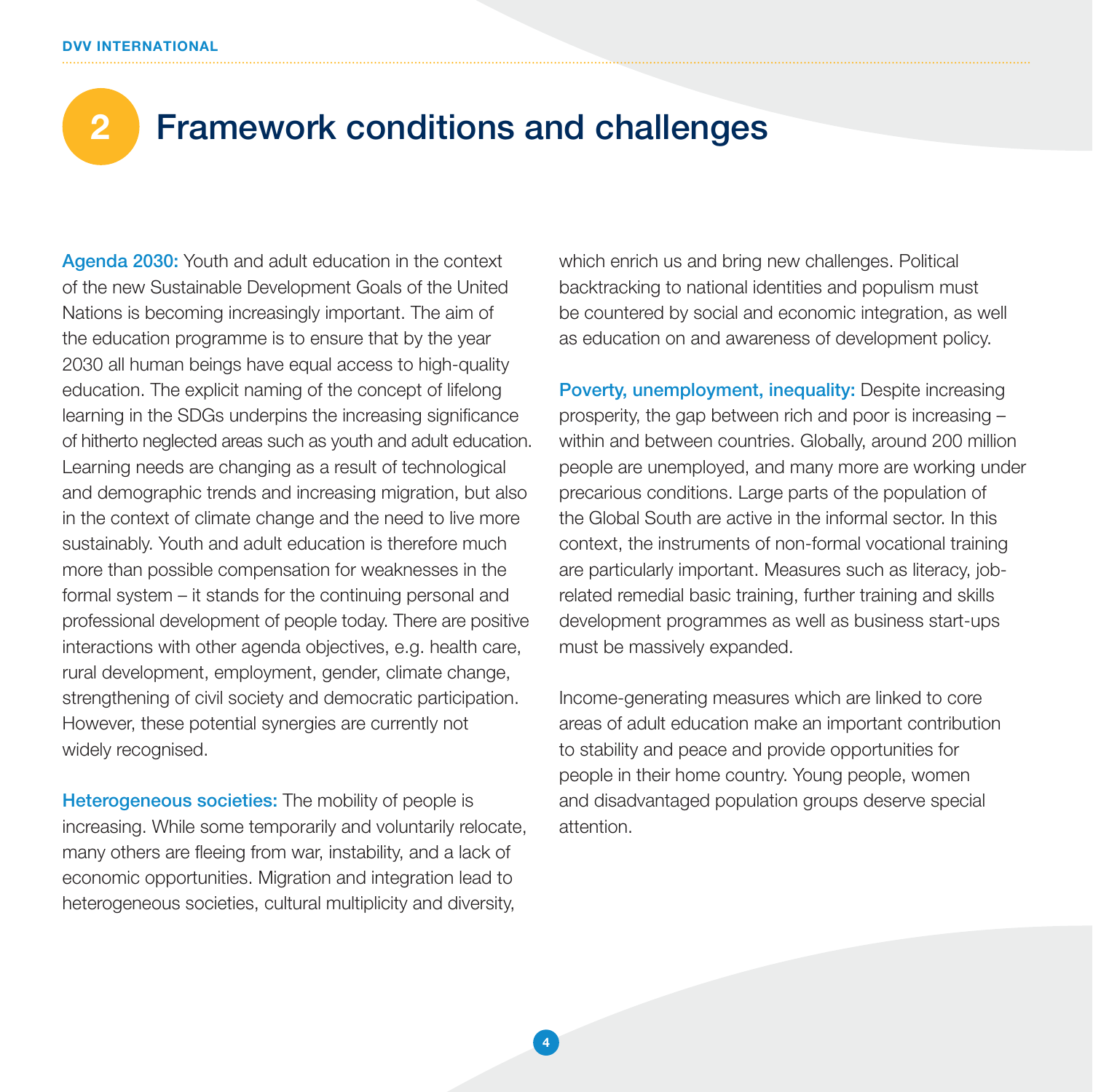Literacy and basic education: Illiteracy and a lack of basic education remain serious developmental obstacles. The number of adult illiterates, with over 750 million worldwide, is still alarmingly high. Almost two-thirds of these are women. More than 50 million children either attend no school at all or leave without any formal qualifications; far more suffer from problems of access, inadequate quality and teacher shortages. Adult education must therefore assume fundamental tasks in many areas of development in the sense of a basic education: reading, writing and arithmetic, familiarisation with complex technical modes of behaviour, critical thinking, reflection and problem-solving. Basic education demonstrably correlates, among other things, with lower birth rates, decreasing maternal and child mortality, improved employment opportunities, increased environmental awareness, tolerance and social cohesion. Without literacy and basic education for all, sustainable development and combating poverty will not be possible.

**Digitalisation:** New information and communication technologies enable new forms of learning and better access to high-quality education. At the same time, however, there is a threat of exclusion for disadvantaged population groups from these learning, decision-making

and discussion processes. The expansion of digital infrastructure must therefore be as pervasive as possible across countries and should be accompanied by intergenerational further training. Digital teaching and learning concepts must be developed, tested, expanded and meaningfully combined with face-to-face learning. Properly designed, digital learning can cost-effectively reach many people with education and ensure their participation, even in remote areas. It is time for a widespread and effective implementation of appropriate solutions. For this purpose, needs and existing offers should be examined more closely.

**Sustainability:** Our actions and economies today must not reduce the opportunities and quality of life of future generations. People need to be better informed about global challenges. This includes, among other things, areas such as environmental protection and climate change, production and consumption of food, human rights and urbanisation (rural to urban migration), as well as the economic and social consequences of globalisation. Education for sustainable development as well as concepts such as global learning need to be implemented more intensively to promote an active civil society. A particular challenge here is the recently narrowed scope for civil society organisations in many countries of the world (shrinking spaces). This situation must be tackled with prudent and flexible concepts in order to maintain dialogue.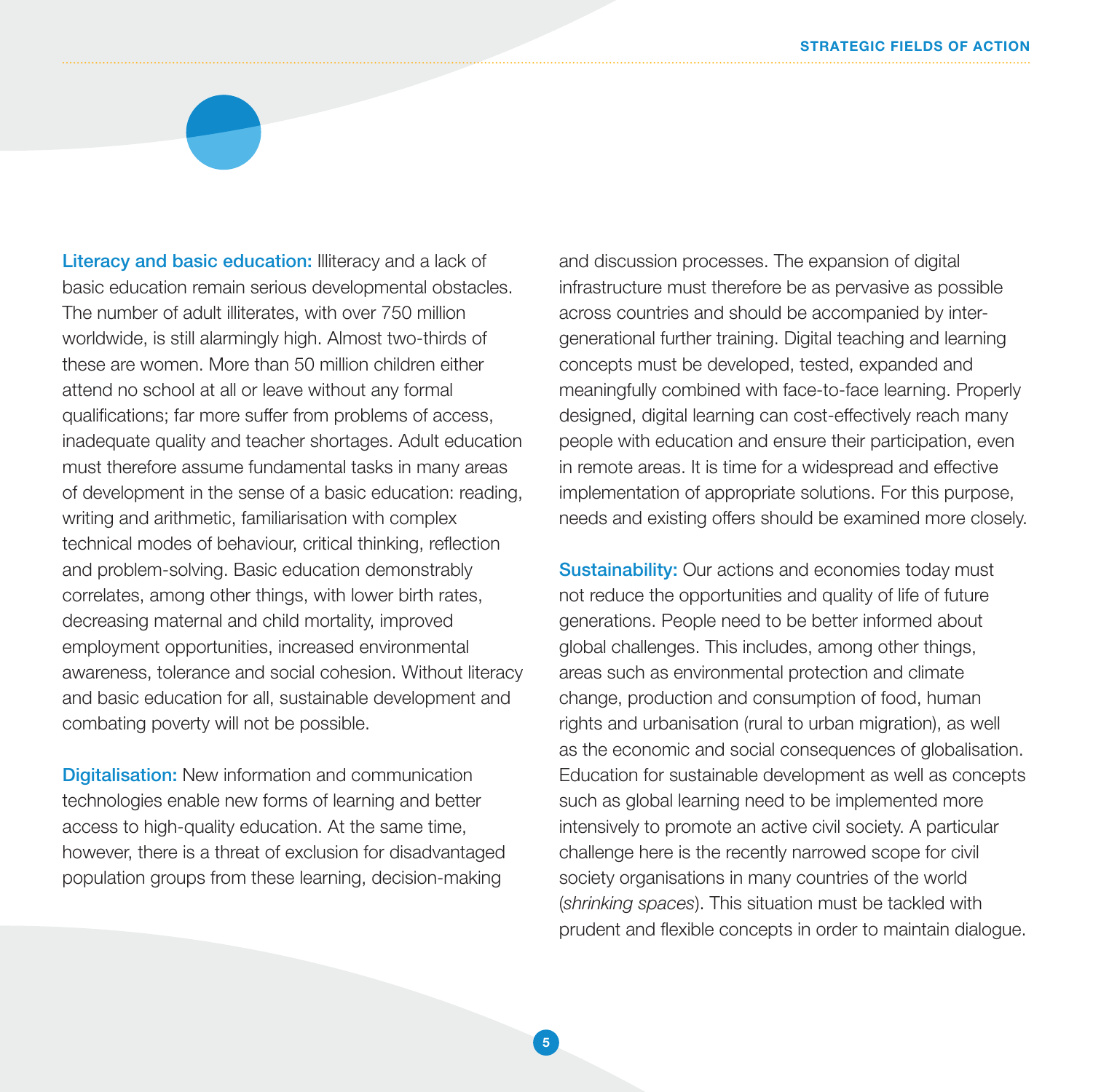#### **DVV INTERNATIONAL**

## **3** Objectives and strategic fields of action

Education for all is a human right. It is a key building block for poverty reduction and development. For this, much more needs-oriented and high-quality education must be available to young people and adults in the future – especially for marginalised groups. We therefore advocate a holistic approach to education. We pursue the goal of building up the structures of youth and adult education and making them stronger worldwide. Political recognition and public awareness for the adult education sector must increase. Provision of resources must be significantly increased.

Three fields of action for the strategic orientation of DVV International's work can be derived from the framework conditions, the future challenges and our goal of sustainably strengthening educational structures. The main field of action concerns international adult education projects which we develop and carry out with our partners locally. As an expert organisation, we provide expert knowledge at the interface between adult education and development, whereby recourse to our knowledge

acquired at home and abroad plays a central role. We also use this expertise to improve the general conditions of adult education worldwide. The fields of action are closely interrelated – they presuppose and support one another.

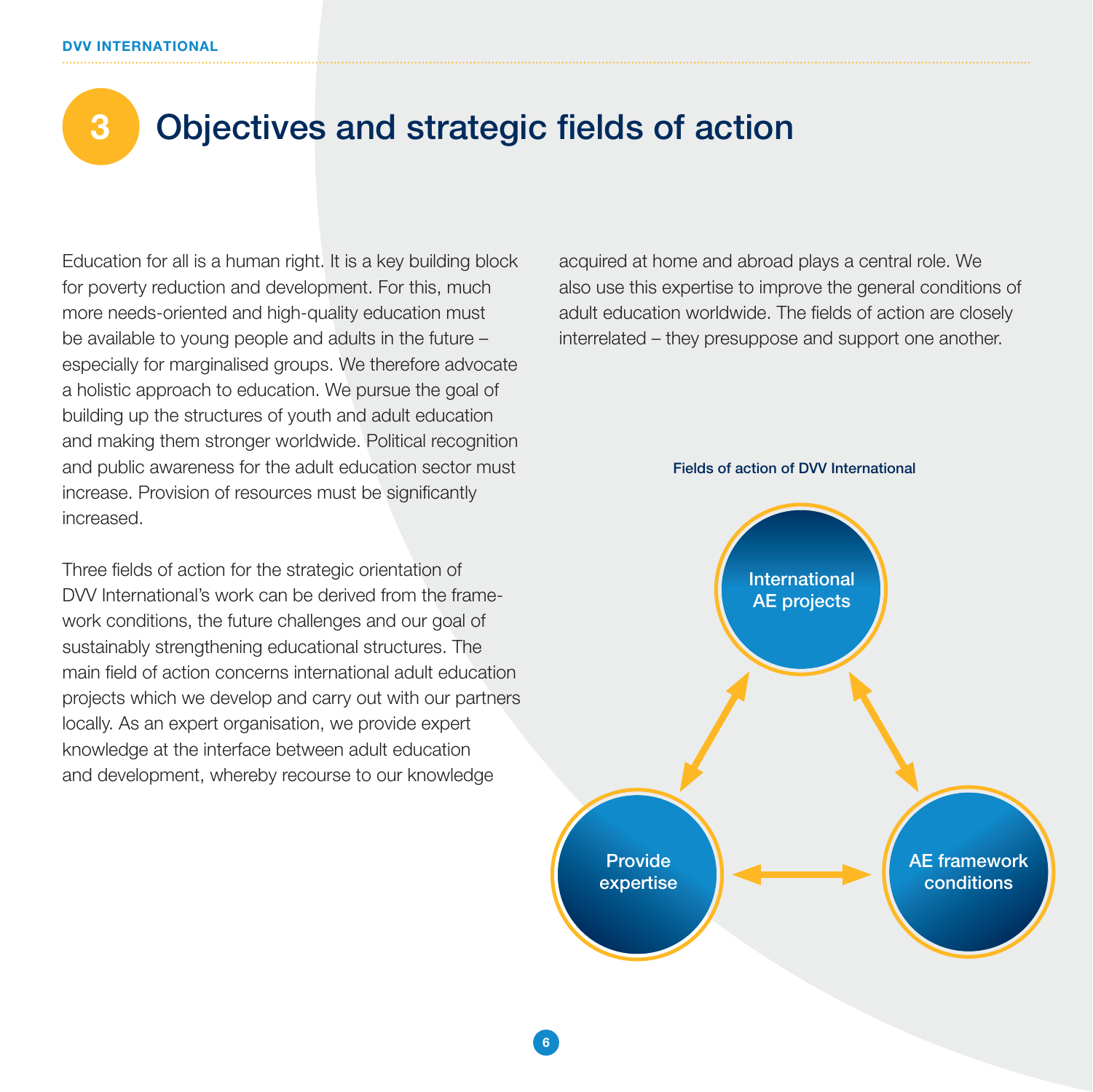### Field of action A

### Promoting development through adult education projects

Disadvantaged young people and adults are at the centre of our project work. Disadvantage has many faces: the poor quality of, or the lack of access to basic education, unemployment and lack of access to the labour market, little participation in political and social life. Our projects will therefore, also in the future, continue to pursue a holistic and inclusive approach to education with the involvement of civil society in order to make an effective contribution to socio-economic, political and social development. We will continue to systematically pursue this approach and thereby involve new target groups, such as returning refugees.

In our project work, we commit ourselves to long-term and sustainable structural support. In the future, the focus will also be on developing and building systems for youth and adult education. Educational offers at the grassroots focus mainly on literacy and remedial basic education, training for occupational skills qualifications and general youth and adult education (political education, environmental and health education as well as global and intercultural learning). Our projects are making a major contribution around the world in the fight against the causes of population displacement, the integration of refugees and conflict prevention.

We promote the capacity building of teaching, administrative and management personnel of educational institutions and

other partners. This is achieved through the introduction and testing of innovative teaching and learning methods for adult education as well as provision of support for organisational development, including quality management. We have extensive knowledge and work experience regarding methodology, didactics and curriculum development for young people and adults. Consultation, exchange and training are carried out by our own employees and our worldwide partner and expert network.

Our commitment to the promotion of social structures is secured in the long term by participation in political policy framework conditions. This is carried out through advice and support to state and international partners in the preparation of strategies, laws and regulations for adult education and lifelong learning.

We will continue in the future to build our project work together with a regional structure to cover development cooperation of core countries. In the coming years, we want to strengthen our presence in current hotspots and regions with great needs. We will strengthen the transregional exchange of experience on effective projects and methods in order to spread innovative approaches worldwide. Digital teaching and learning formats will play an increasingly important role in improving the reach, access and quality of our educational offers.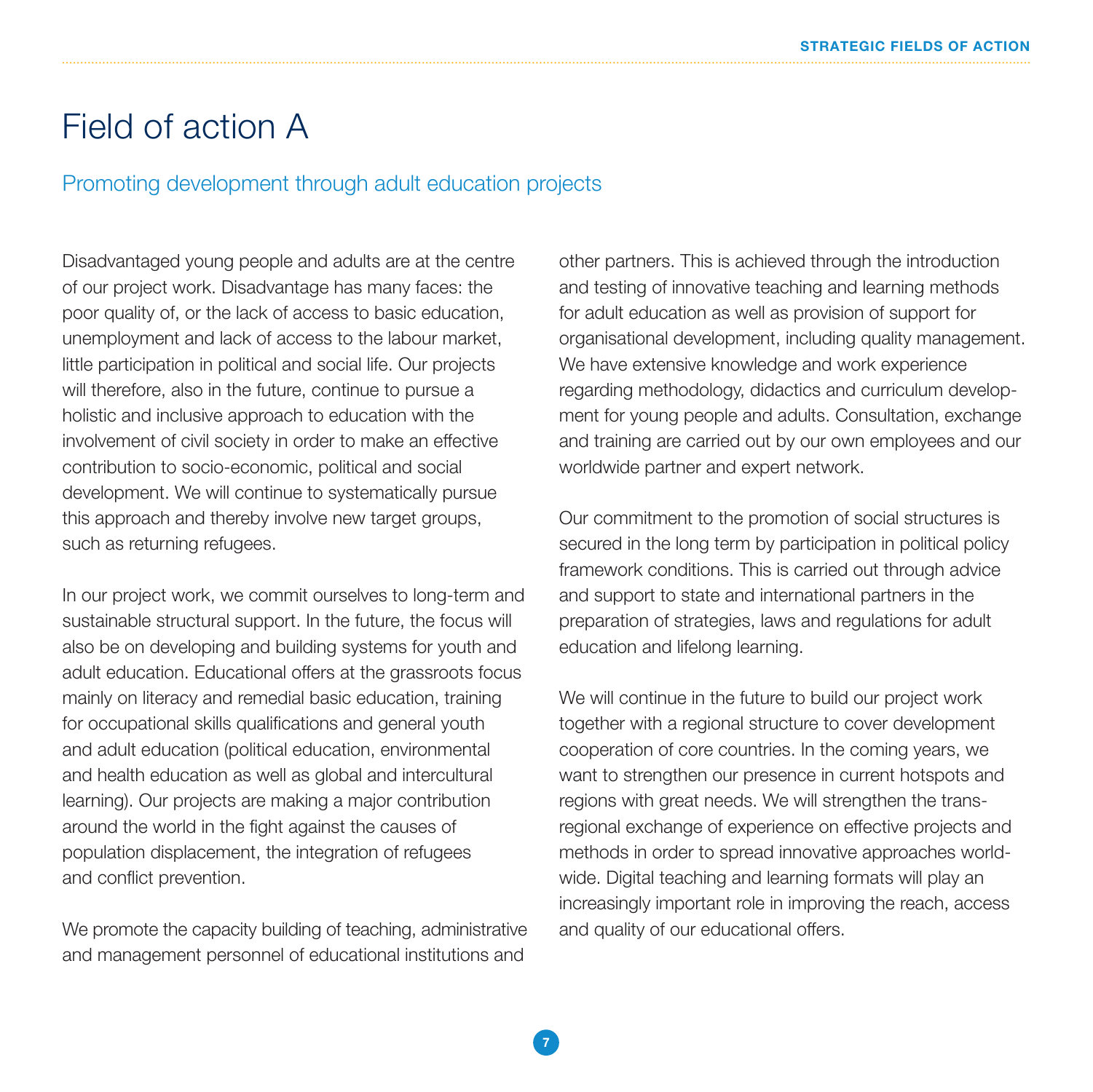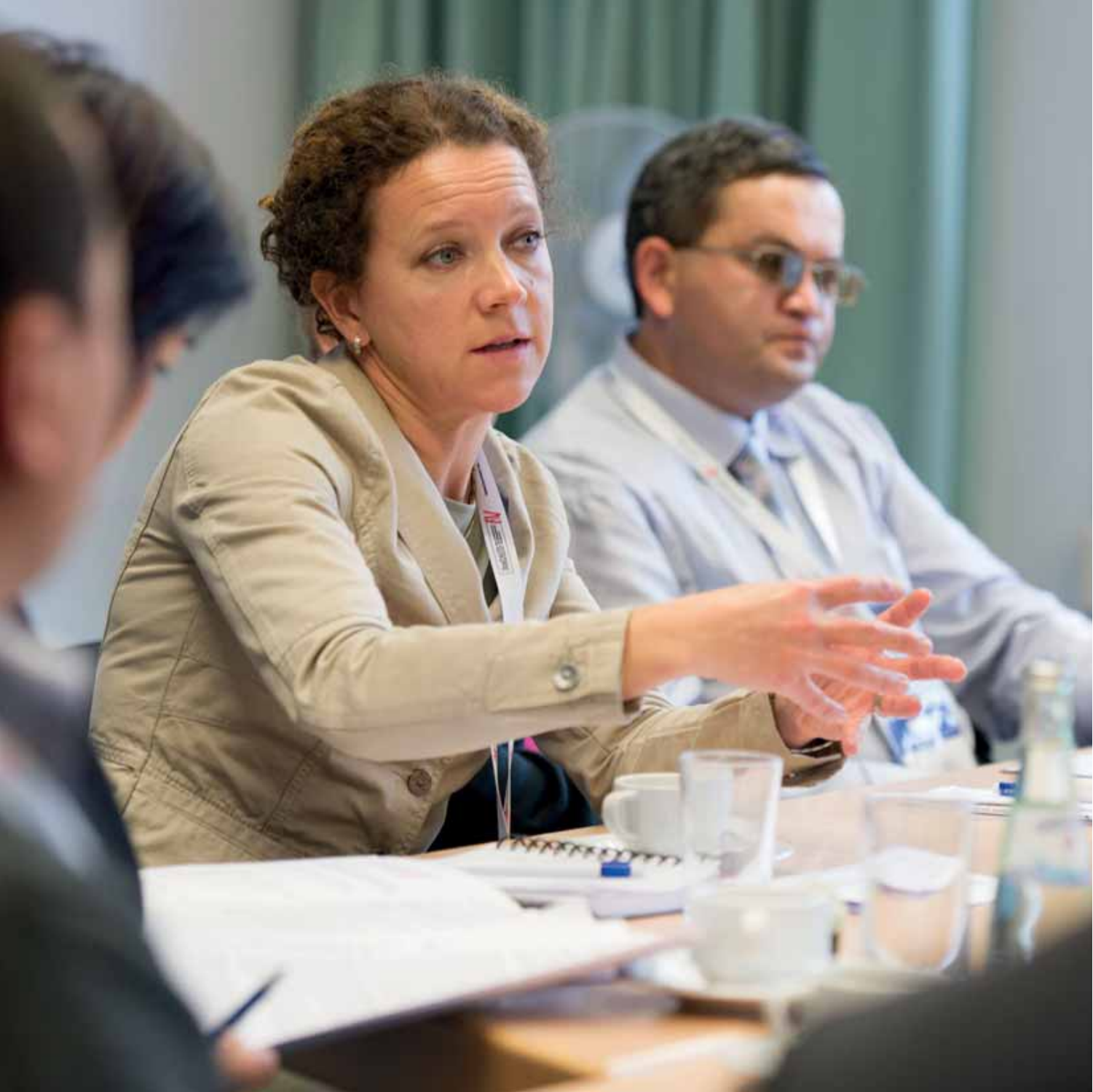### Field of action B

#### Providing expertise

We are the professional organisation for adult education and development. Our expertise is made up of several components: the knowledge gained from our international project work, which we have been conducting for over 50 years with today more than 200 partners in 40 countries; our active participation in international networks and adult education associations; and last but not least, the work of around 900 adult education centres (VHS) and affiliated associations in Germany. This world-embracing expertise gives DVV International a unique profile.

We strengthen adult education as a key component of lifelong learning through the provision of expertise. In the future, we will highlight the role of adult education for Agenda 2030, in particular the education objective, even more precisely. We want to contribute to the discourse and public debate on current issues such as combating the causes of population displacement, integration, promotion of employment and conflict prevention. This also relates to the impacts on other key development areas such as health, the environment, climate change, gender equality and education for democracy. We will make clear that the solution to global challenges cannot succeed without sustainable structures of adult education and without the active involvement of civil society.

We provide professional expertise and insights through our own publications (International Perspectives in Adult Education, Adult Education and Development). We organise and support specialist conferences, create position papers and specialist articles. We will further develop our products and services, such as framework curricula for the professionalisation of adult education (Curriculum globALE). We carry out studies within the framework of our worldwide project work and systemise adult education methods for development cooperation. We will continue to support the critical analysis of work approaches, methods and products within the global network, and contribute our know-how to specialist dialogue with policymakers and civil society. Our expertise will be provided and discussed even more in virtual space (Internet, social media, platforms).

In order to expand our expertise, we want to further develop professional and regional knowledge. We will more closely examine current issues of regional relevance at the interface between adult education and development. To this end, we will also enter into alliances with new partners and strengthen our own internal circulation of knowledge. The learning and knowledge will be applied in our international project work and the expansion of lobbying and advocacy.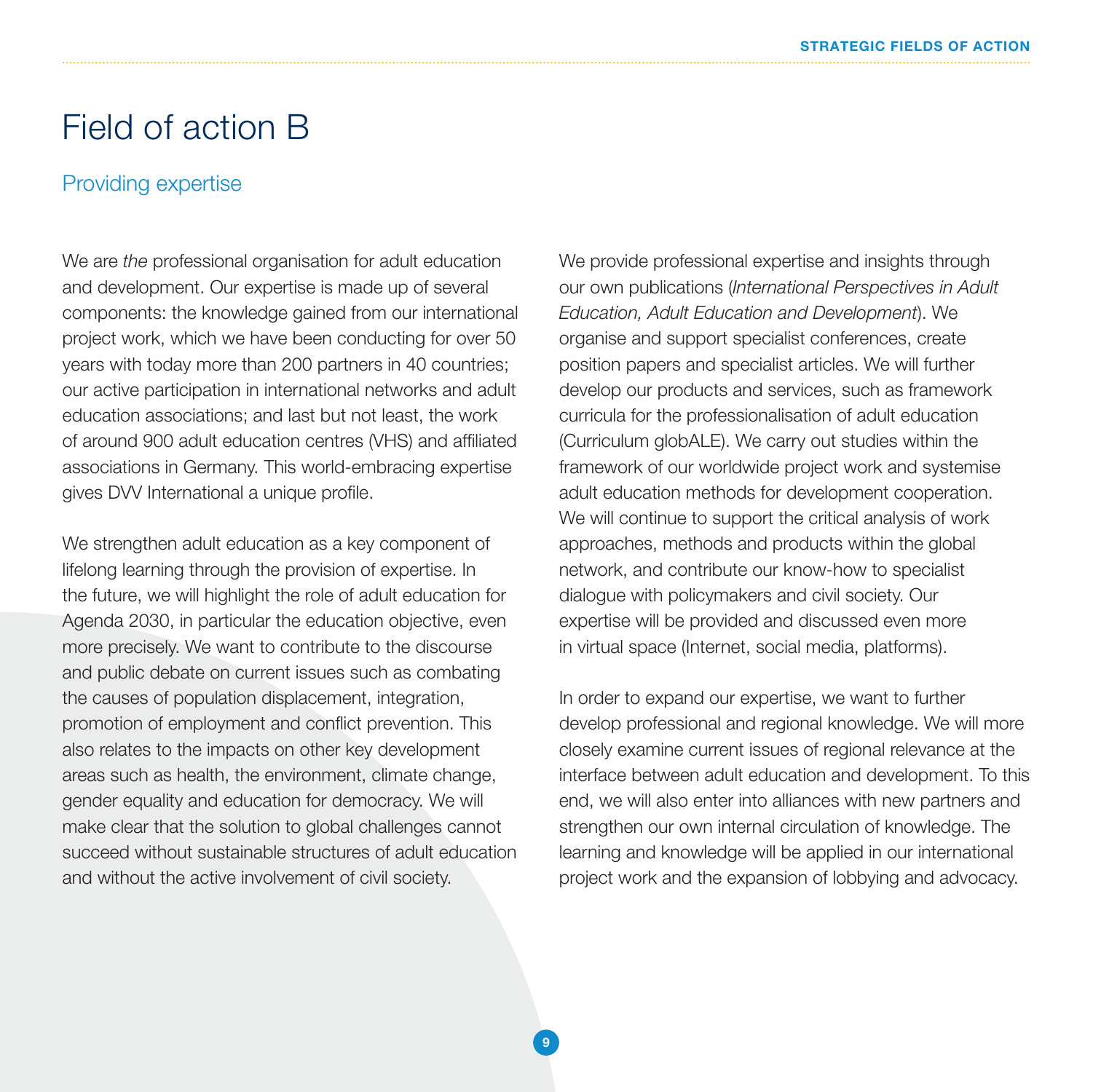### Field of action C

### Improving the framework conditions for adult education worldwide

Improving the framework conditions for adult education is one of our core tasks. Lobbying and advocacy for the human right of education and lifelong learning is carried out together with national, regional and global associations and adult education networks. We highlight the successes of adult education in a targeted way and we show their importance for development policy processes and the Sustainable Development Goals of the United Nations. We promote the dialogue between civil society and state partners. We emphasise our humanistic understanding of education and the power of education, which allows for broadly effective participation of wider population groups. We underpin our understanding of education as a public good and work towards further funding approval from the donor community and the governments of our partner countries.

We carry out lobbying and advocacy for adult education through different channels: as part of our social structurereinforcement projects, we engage through advice and support for state partners by involving civil society. We formulate political policy framework conditions through advice on laws and strategies for adult education. We support European and worldwide information and technical exchange through conferences, seminars and publications. In doing so, we also reach back to our global project experience and our expertise (fields of action A and B).

In concert with international experts in adult education, we design global processes in favour of development, peace and security. We actively contribute to the further development and implementation of development policy strategies and Agenda 2030 and participate in the UNESCO World Conference on Adult Education (CONFINTEA).

We want to further expand lobbying and advocacy. Together with our partners, we engage critically and constructively in the implementation of Agenda 2030 in order to better position youth and adult education in the policymaking process, to increase budgets and to make effective programmes possible. We will bring our expertise to the interface between adult education and development through position papers, specialist conferences and other media into the public discourse in order to improve the framework conditions worldwide. To this end, we will increasingly publicise lighthouse projects to a broader public and explain to people more precisely what youth and adult education encompasses, means and provides in the context of lifelong learning in order to come a step closer to our goal of building and expanding educational structures around the world, thereby making an important contribution to peace and development.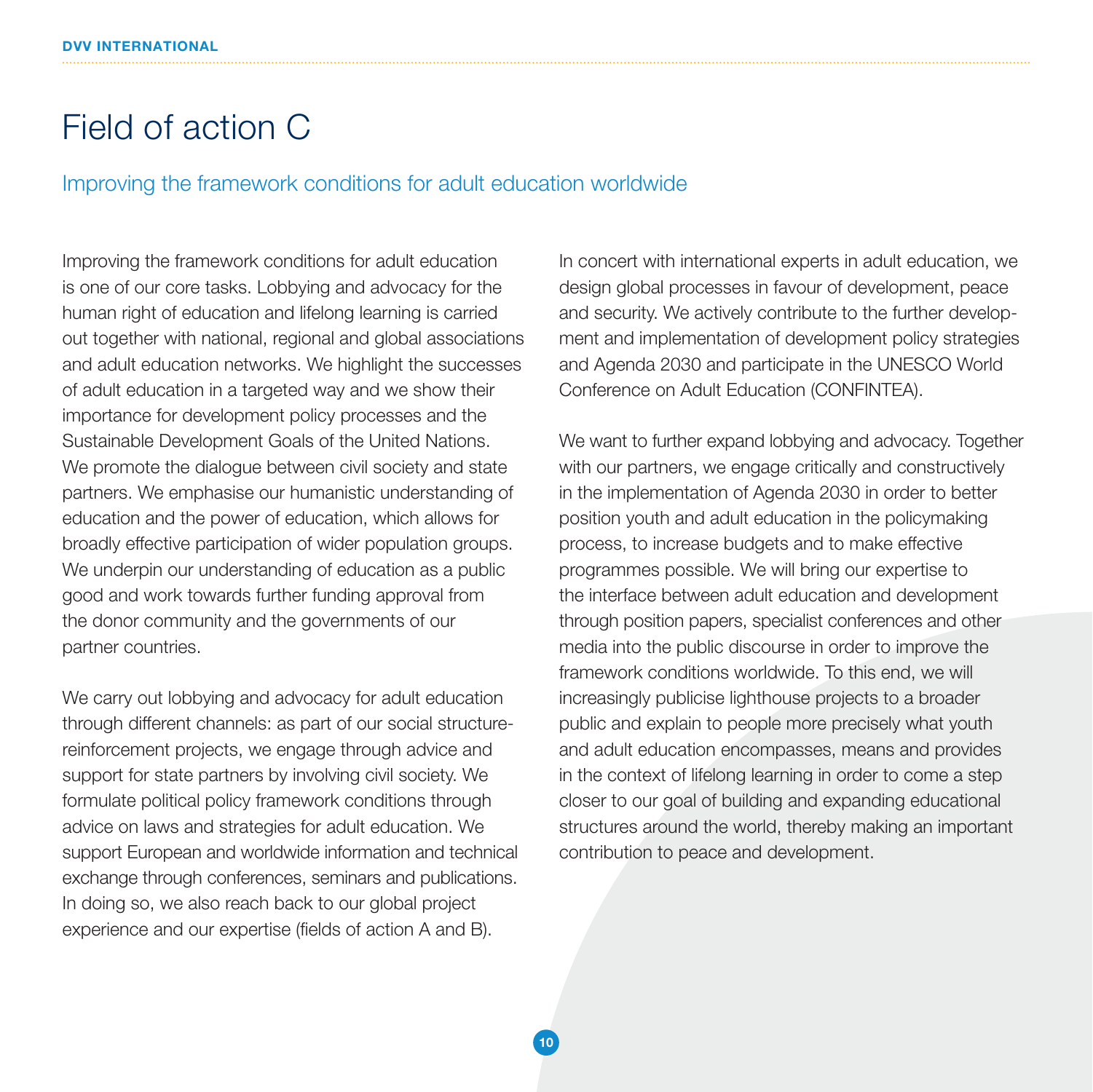